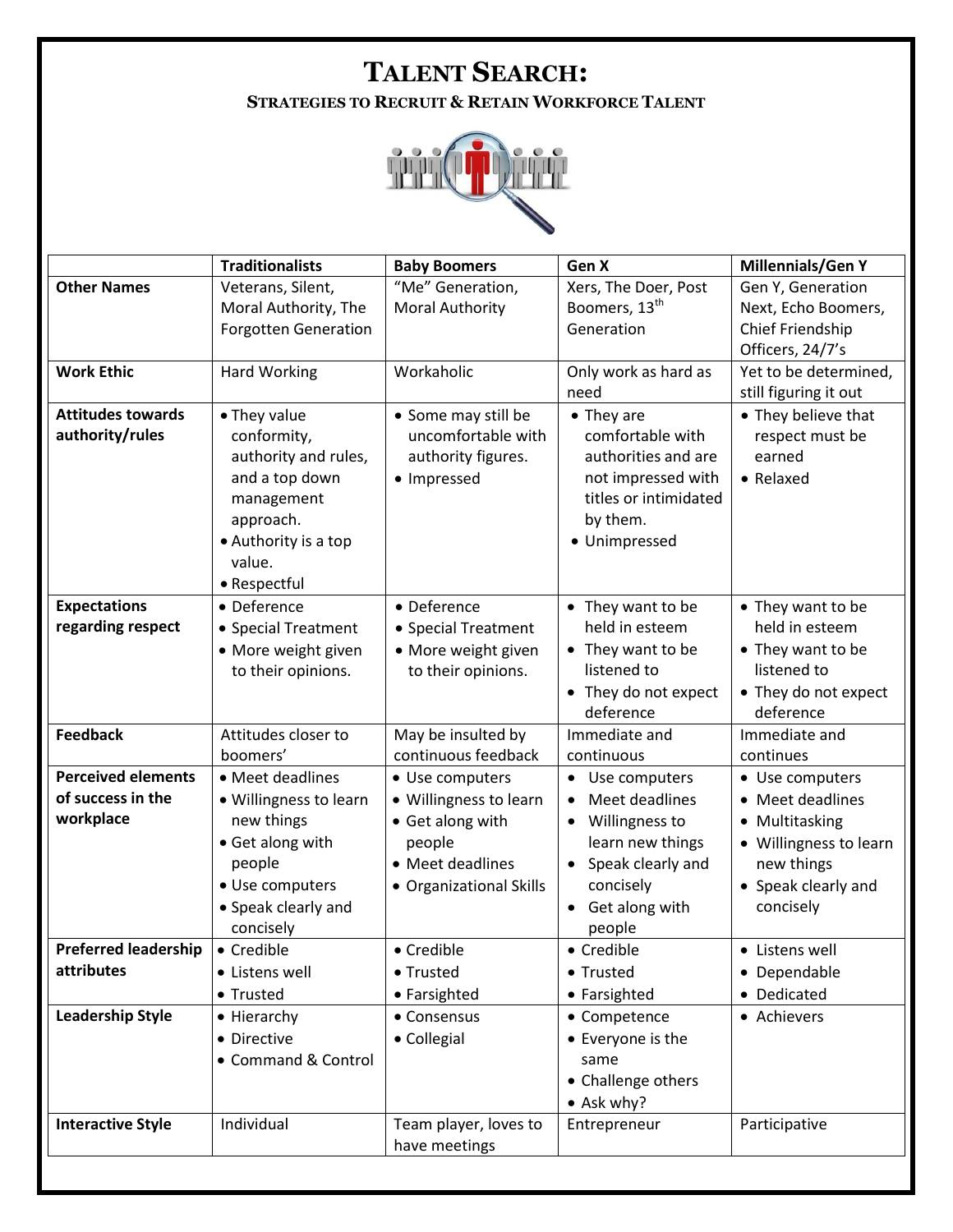|                        | <b>Traditionalists</b> | <b>Baby Boomers</b>                       | Gen X                            | <b>Millennials/Gen Y</b>      |
|------------------------|------------------------|-------------------------------------------|----------------------------------|-------------------------------|
| <b>Keys to Working</b> | • They follow rules    | • Want to hear that                       | Want                             | • Like a team                 |
| with them              | well but want to       | their ideas matter.                       | independence in                  | oriented workplace            |
|                        | know procedures.       | • They were valued                        | the workplace and                | • Want to work with           |
|                        | • Tend to be           | youth, teens and                          | informality                      | bright, creative              |
|                        | frustrated by what     | young adults and                          | Give them time to                | people                        |
|                        | they see as a lack of  | expect to be valued                       | pursue other                     | • Take time to learn          |
|                        | discipline, respect,   | as adults.                                | interests                        | about their                   |
|                        | logic and structure.   | • Their careers define                    | Allow them to<br>$\bullet$       | personal goals                |
|                        | • Consider their       | them, their work is                       | have fun at work                 | • They expect to be           |
|                        | feelings               | important to them.                        | Give them the                    | treated                       |
|                        | • Tend to be           | • Silly routines are                      | latest technology                | respectfully.                 |
|                        | conservative.          | frustrating.                              |                                  | • Raised to feel              |
|                        | • Like the personal    | • They expect their                       |                                  | valued and very               |
|                        | touch                  | work, and                                 |                                  | positive about                |
|                        |                        | themselves to                             |                                  | themselves; they              |
|                        |                        | matter.                                   |                                  | see as a sign of              |
|                        |                        | • Before they do                          |                                  | disrespect any                |
|                        |                        | anything, they need                       |                                  | requirement to do             |
|                        |                        | to know why it                            |                                  | things just because           |
|                        |                        | matters, how it fits                      |                                  | this is the way it            |
|                        |                        | into the big picture                      |                                  | has always been               |
|                        |                        | and what impacts it<br>will have on whom. |                                  | done or to pay<br>one's dues. |
|                        |                        |                                           |                                  | • Want to work with           |
|                        |                        | · Do well in teams.                       |                                  | friends                       |
|                        |                        | • Are motivated by                        |                                  | • Provide rational for        |
|                        |                        | their responsibilities                    |                                  | the work you've               |
|                        |                        | to others<br>• Respond well to            |                                  | asked them to do              |
|                        |                        | attention and                             |                                  | and the value it              |
|                        |                        | recognition.                              |                                  | adds.                         |
|                        |                        | · Don't take criticism                    |                                  | • Grow teams and              |
|                        |                        | well                                      |                                  | networks with                 |
|                        |                        | • Less likely to offer                    |                                  | great care;                   |
|                        |                        | necessary                                 |                                  | • Pay close attention         |
|                        |                        | recognition.                              |                                  | to helping them               |
|                        |                        | • Need flexibility                        |                                  | navigate work and             |
|                        |                        |                                           |                                  | family issues.                |
|                        |                        |                                           |                                  | • Offer structured,           |
|                        |                        |                                           |                                  | supportive work               |
|                        |                        |                                           |                                  | environment                   |
|                        |                        |                                           |                                  | • Personalize work            |
|                        |                        |                                           |                                  | and also involve in           |
|                        |                        |                                           |                                  | teams.                        |
| Communication          | • Discrete             | • Diplomatic                              | <b>Blunt/Direct</b><br>$\bullet$ | • Polite                      |
|                        | · Use good grammar     | • In person                               | Immediate                        | • Digital Natives             |
|                        | • Formal language      | • Speak open, direct                      | Straight talk                    | • Be positive                 |
|                        | · Hand-written notes,  | • Learn what is                           | #1=Email                         | • Be humorous                 |
|                        | less email and more    | important to them                         | Don't<br>$\bullet$               | • Action oriented             |
|                        | personal touch         |                                           | micromanage                      | • In person-                  |
|                        |                        |                                           |                                  | Important                     |
|                        |                        |                                           |                                  |                               |